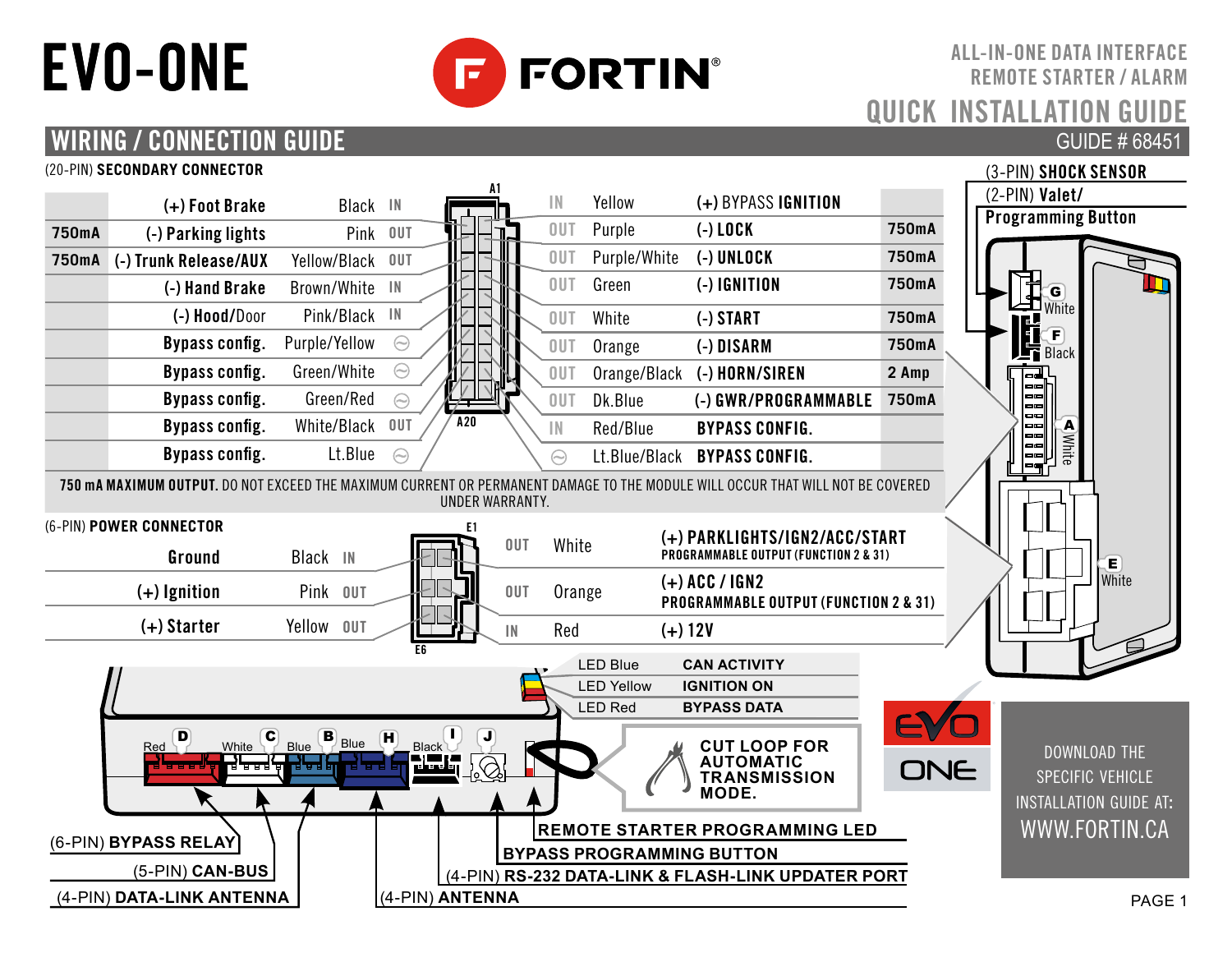#### PROGRAMMING REMOTE TRANSMITTER(S)

The system can learn up to a maximum of 4 transmitters. Any transmitters can be stored in more than 1 memory slot. The system can learn up to a maximum of 4 transmitters.<br>Any transmitters can be stored in more than 1 memory slot.<br>When a 5th transmitter is learned the 1st remote is erased (FIFO).



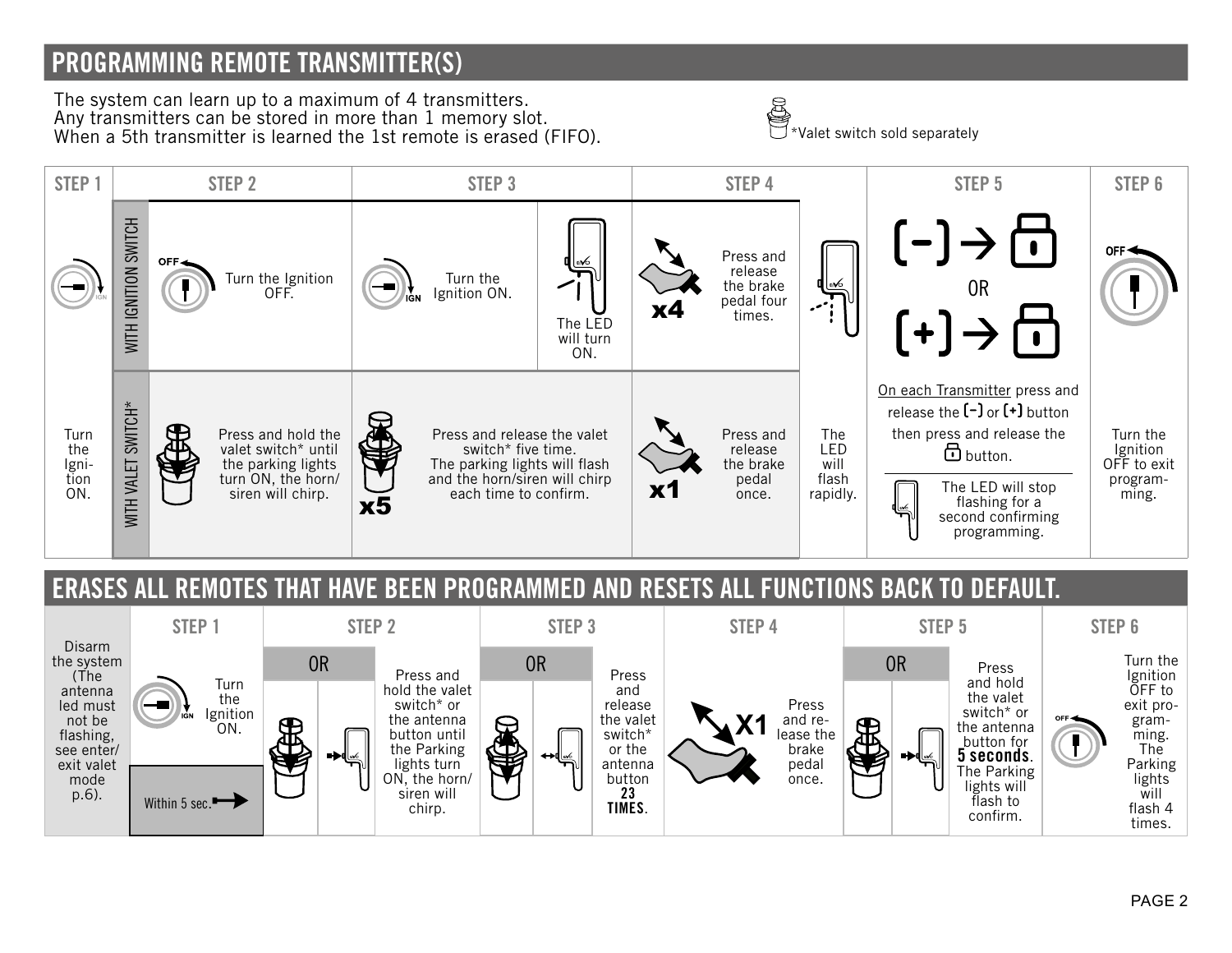

#### FUNCTION

| .              |                                                                       |                                       |                                                                 |                                                            |                                                                                                                                         |                                     |                                                                                                                                                        |                                                                       |                    |                                                             |                                                               |                             |
|----------------|-----------------------------------------------------------------------|---------------------------------------|-----------------------------------------------------------------|------------------------------------------------------------|-----------------------------------------------------------------------------------------------------------------------------------------|-------------------------------------|--------------------------------------------------------------------------------------------------------------------------------------------------------|-----------------------------------------------------------------------|--------------------|-------------------------------------------------------------|---------------------------------------------------------------|-----------------------------|
|                | <b>FUNCTION</b>                                                       | MODE 1                                |                                                                 | MODE 2                                                     |                                                                                                                                         | MODE 3                              |                                                                                                                                                        | MODE 4                                                                |                    | MODE 5                                                      | MODE 6                                                        |                             |
|                |                                                                       |                                       |                                                                 |                                                            |                                                                                                                                         |                                     |                                                                                                                                                        |                                                                       |                    |                                                             |                                                               |                             |
| $\overline{2}$ | Programmable Output<br>$(+)$ lgn/Acc/Start<br>(FUNCTION 31<br>MODE 4) | White                                 | $(+)$ Ignition2                                                 | White                                                      | (+)Accessory2                                                                                                                           | White                               | $(+)$ Start2                                                                                                                                           | White                                                                 | $(+)$ Start        |                                                             |                                                               |                             |
|                |                                                                       | Orange                                | $(+)$ Accessory                                                 | Orange                                                     | (+)Accessory                                                                                                                            | Orange                              | (+)Accessory                                                                                                                                           | Orange                                                                | (+)Ignition2       |                                                             |                                                               |                             |
|                |                                                                       |                                       | $Pink$ (+) Ignition                                             |                                                            | $Pink$ (+) Ignition                                                                                                                     |                                     | Pink $(+)$ lgnition                                                                                                                                    |                                                                       | $Pink$ (+)Ignition |                                                             |                                                               |                             |
|                |                                                                       | Yellow                                | $(+)$ Start                                                     |                                                            | Yellow   (+)Start                                                                                                                       |                                     | Yellow (+)Start                                                                                                                                        |                                                                       | Yellow (+)Start2   |                                                             |                                                               |                             |
| 3              | Tachless sensivity                                                    | Increase<br>Œ<br>crank time           |                                                                 | $***+$                                                     |                                                                                                                                         | $++++$ (By default)                 |                                                                                                                                                        | $+ + +$                                                               |                    | $+ +$                                                       |                                                               | Decrease<br>crank time      |
| $\overline{A}$ | Remote car starter<br>runtime                                         | Gas: 15 minutes<br>Diesel: 30 minutes |                                                                 | Gas: 7 minutes<br>Diesel: 14 minutes                       |                                                                                                                                         | Gas: 3 minutes<br>Diesel: 6 minutes |                                                                                                                                                        |                                                                       |                    |                                                             |                                                               |                             |
| 5              | Add Remote on FMH<br>antenna series                                   | <b>Add Remote</b>                     |                                                                 |                                                            |                                                                                                                                         |                                     |                                                                                                                                                        |                                                                       |                    |                                                             |                                                               |                             |
| 6              | Doorlock option                                                       | <b>No</b>                             |                                                                 | Unlock before remote-start &<br>Lock after remote-start.   |                                                                                                                                         | Lock after remote-start.            |                                                                                                                                                        | Unlock and relock after<br>shut-down.                                 |                    | Relock 10 sec.after<br>shut-down.                           |                                                               | Disarm before shut<br>down. |
|                | Ignition Doorlock option                                              | <b>No</b>                             |                                                                 | Lock after foot-brake &<br>unlock after key is turned OFF. |                                                                                                                                         | Unlock after key is turned<br>OFF.  |                                                                                                                                                        | Doorlock Output at Ignition<br>only.                                  |                    |                                                             |                                                               |                             |
| 8              | Unlock Pulse Time                                                     | Single 0.25 sec                       |                                                                 | Double 0.25 sec                                            |                                                                                                                                         | Single 4.0 sec                      |                                                                                                                                                        | Single 2.5 sec                                                        |                    | Single 1.5 sec                                              | Single 0.75 sec                                               |                             |
| 9              | <b>Active or Passive Alarm</b><br>& Starter Kill.                     |                                       | Active<br>Press LOCK to activate<br>the Alarm and starter-kill. |                                                            | Passive (Lock disabled)<br>Arm alarm activate starter-kill<br>30(MODE 4), 60(MODE5), or<br>120(MODE6) sec. after the door<br>is closed. |                                     | Passive (Lock enabled)<br>Arm alarm, activate starter-kill<br>and lock doors 30(MODE 4).<br>60(MODE5), or 120(MODE6)<br>sec. after the door is closed. | Passive arm<br>30 seconds (by default if<br>MODE 2 or 3 is activated. |                    | Passive arm<br>60 seconds. (if MODE<br>2 or 3 is activated. | Passive arm 120<br>seconds. (if MODE 2)<br>or 3 is activated. |                             |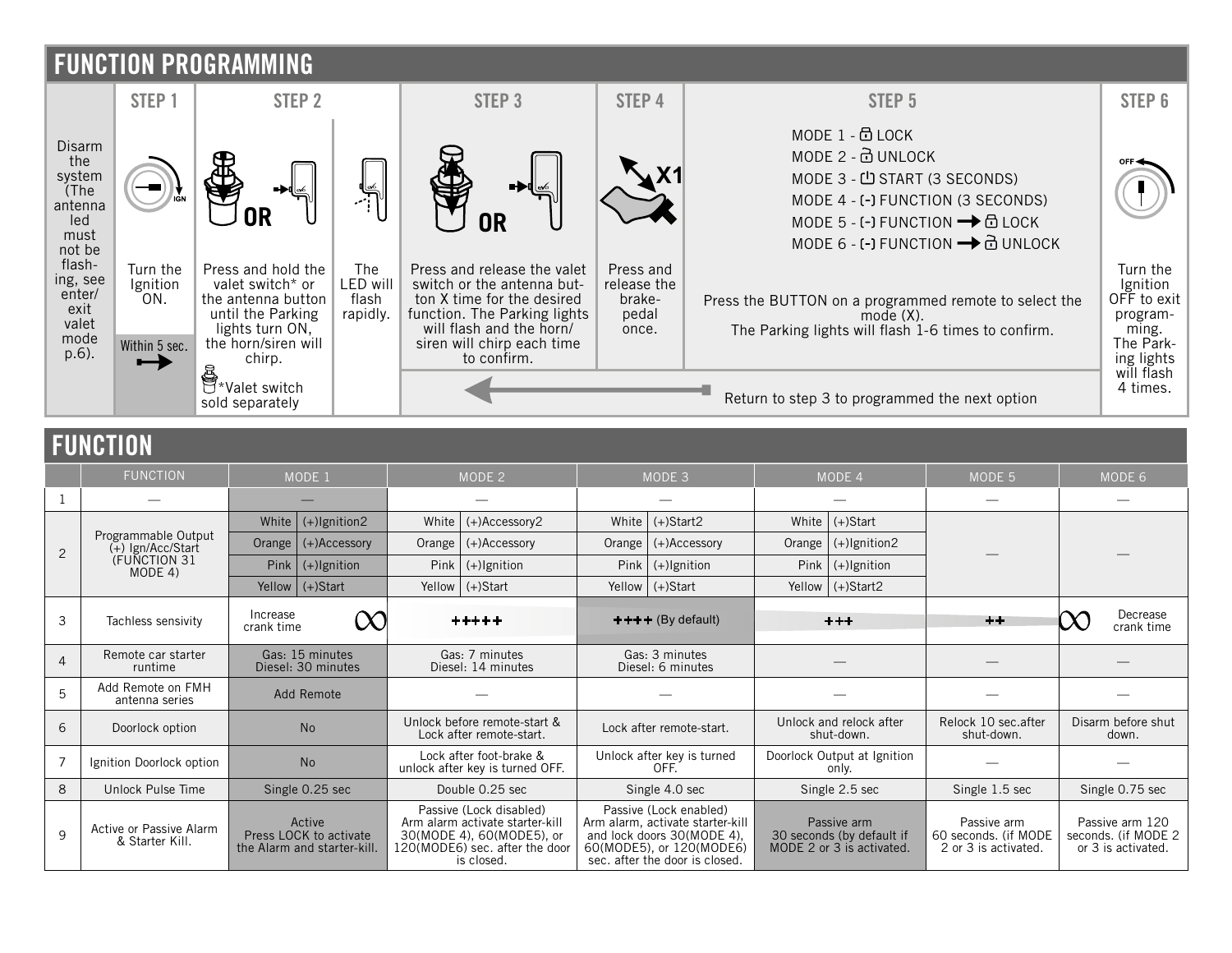|    | <b>FUNCTION</b>                                                                             | MODE 1                                                                                                 | MODE 2                                                                                                  | MODE 3                                                                         | MODE 4                                                                                   | MODE 5                                                             | MODE 6                                                      |
|----|---------------------------------------------------------------------------------------------|--------------------------------------------------------------------------------------------------------|---------------------------------------------------------------------------------------------------------|--------------------------------------------------------------------------------|------------------------------------------------------------------------------------------|--------------------------------------------------------------------|-------------------------------------------------------------|
| 10 | Starter Kill Output.<br>Required function 32<br>mode 4. - Dk.Blue (A8)<br>$=$ starter-kill. | Starter-kill &anti-grind                                                                               | Anti-grind only                                                                                         | Relay normally open                                                            |                                                                                          |                                                                    |                                                             |
| 11 | Sound Confirmation<br>& LED antenna<br>Antidémarreur                                        | 1st LOCK/UNLOCK silent<br>2nd LOCK/UNLOCK sound<br>---------------------------<br>Antenna I ED active. | LOCK/UNLOCK<br>sound always.                                                                            | Antenna LED disabled.                                                          | Antenna I FD disabled with<br>ignition.                                                  | Confirmation sound at<br>LOCK only                                 | Panic mode disabled                                         |
| 12 | Output horn/siren<br>configuration                                                          | Horn(-) only.                                                                                          | Siren(+) Output (E1) white                                                                              | Siren(+) Output (E1) white<br>and Horn(-)                                      | Siren(-) only (A7)                                                                       |                                                                    | -                                                           |
| 13 | <b>Confirmation Pulse</b>                                                                   | Long                                                                                                   | Short                                                                                                   |                                                                                | $\qquad \qquad -$                                                                        | $\overline{\phantom{0}}$                                           | $\overline{\phantom{0}}$                                    |
| 14 | Alarm ON/OFF<br>Starter ON/OFF                                                              | Alarm OFF<br>Remote-starter ON                                                                         | Alarm ON<br>Remote-starter ON.                                                                          | Alarm ON<br>Remote-starter OFF                                                 |                                                                                          |                                                                    | $-$                                                         |
| 15 | Smart Arming<br>Smart Doorlock<br>Smart Lock pulse                                          | Disable                                                                                                | (Unlock signal) Automatically<br>LOCK and rearm alarm if<br>door(s) are not opened after<br>30 seconds. | Automatic Lock when starter<br>kill arms.                                      | Lock pulse only when its<br>Unlock                                                       |                                                                    | -                                                           |
| 16 | Cold Start Timer                                                                            | 3 hours at -5°c/Runtime                                                                                | 1.5 hours at -5°c/Runtime                                                                               | 3 hours at -5°c/5 minutes                                                      | 1.5 hours at -5°c/5 minutes                                                              | Cold time OFF                                                      | $-$                                                         |
| 17 | $\overline{\phantom{0}}$                                                                    | -                                                                                                      | $\overline{\phantom{0}}$                                                                                | $\overline{\phantom{0}}$                                                       | $\overline{\phantom{m}}$                                                                 |                                                                    | $\overline{\phantom{0}}$                                    |
| 18 | Diesel Mode                                                                                 | Disable                                                                                                | Enable (20 seconds)<br>Delay between Ignition<br>power up and Starter (crank).                          | Enable (10 seconds)<br>Delay between lgnition<br>power up and Starter (crank). | <b>Fnable</b><br>No delay between lgnition<br>power up and Starter (crank).              |                                                                    |                                                             |
| 19 | Turbo timer                                                                                 | Disable                                                                                                | Run 2 minutes.                                                                                          | Run 4 minutes.                                                                 |                                                                                          |                                                                    | $\equiv$                                                    |
| 20 | Engine supervision:<br>-Tachless -<br>-analog tach-<br>-Tach Data-Link-                     | Tachless on crank<br>and supervision Tach<br>Data-Link.                                                | Tachless only.<br>(ehicles with automatic<br>transmission only)                                         | Start (Crank) 20 sec +<br>Supervision by<br>Data-Link Tach                     | Start (crank) 8 seconds<br>on Tachless.<br>vehicles with automatic<br>transmission only) | Start (Crank) 8 sec +<br>Supervision by<br>Data-Link Tach          | Tach Data-Link only                                         |
| 21 | <b>Start Attempts</b>                                                                       | $\overline{2}$                                                                                         | $\mathbf{1}$                                                                                            | 3                                                                              | $\overline{\phantom{a}}$                                                                 | $\equiv$                                                           | $\overline{\phantom{0}}$                                    |
| 22 | $\equiv$                                                                                    |                                                                                                        | $-$                                                                                                     | $-$                                                                            | $\equiv$                                                                                 | $\equiv$                                                           | $-$                                                         |
| 23 | Master RESET                                                                                | <b>RESET all programming</b><br>options by default.<br>(Retains already)<br>programmed remote.)        | -                                                                                                       | -                                                                              |                                                                                          |                                                                    |                                                             |
| 24 |                                                                                             |                                                                                                        |                                                                                                         |                                                                                |                                                                                          |                                                                    |                                                             |
| 25 | Yellow/Black (A13):<br>$Aux1 ->$ LOCK                                                       | 0.5 seconds &<br>disarm alarm                                                                          | 0.5 seconds                                                                                             | 10 sec latch or<br>until a button is pressed.                                  | 20 sec latch or<br>until a button is pressed.                                            | 30 sec latch or<br>until a button is<br>pressed.                   | Latch until shutdown                                        |
| 26 | Hybrid mode                                                                                 | Gas / Diesel vehicle                                                                                   | Hybrid vehicle                                                                                          |                                                                                |                                                                                          |                                                                    | $\qquad \qquad -$                                           |
| 27 | $\overline{\phantom{0}}$                                                                    | $\overline{\phantom{0}}$                                                                               | $\overline{\phantom{0}}$                                                                                | $\equiv$                                                                       | $\overline{\phantom{a}}$                                                                 | $\overline{\phantom{a}}$                                           | $\overline{\phantom{0}}$                                    |
| 28 | $\overline{\phantom{0}}$                                                                    | $\overline{\phantom{0}}$                                                                               | $-$                                                                                                     | $-$                                                                            |                                                                                          | $\overline{\phantom{m}}$                                           | $\overline{\phantom{0}}$                                    |
| 29 | Alarm Duration                                                                              | 30 seconds                                                                                             | 60 seconds                                                                                              | 120 seconds                                                                    | $\qquad \qquad -$                                                                        | $\overline{\phantom{0}}$                                           | $\overline{\phantom{0}}$                                    |
| 30 | Valet code                                                                                  | <b>Ignition ON</b><br>Valet button x3 times.                                                           | Ignition ON<br>Valet button x3 times<br>and x1 times 3 seconds.                                         | Ignition ON<br>Valet button x4 times<br>and x1 times 3 seconds.                | <b>Ignition ON</b><br>Valet button x5 times<br>and x1 times 3 seconds.                   | Ignition ON<br>Valet button x6<br>times and x1 times<br>3 seconds. | Ignition ON<br>Valet button x7 times<br>and x1 times 3 sec. |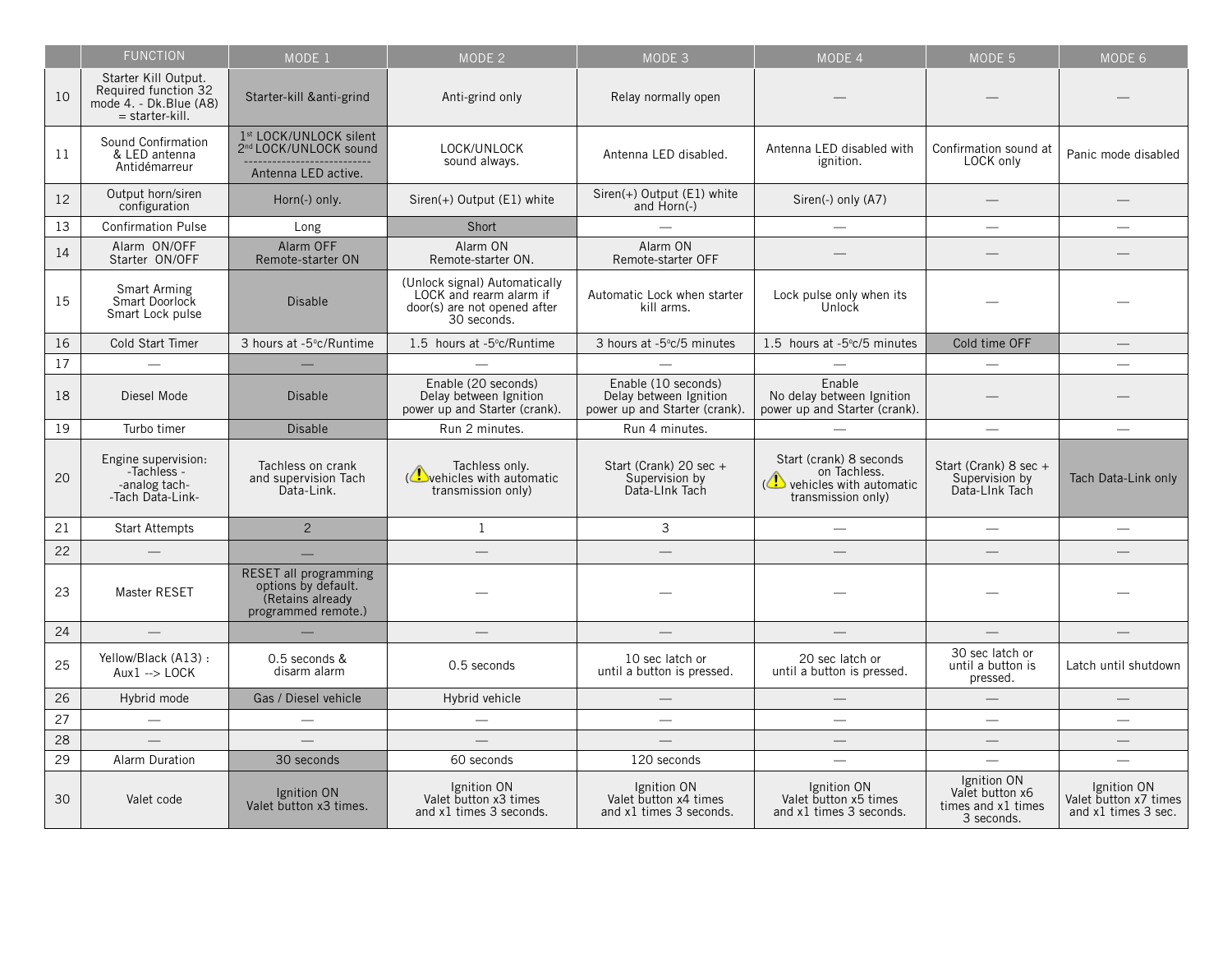|                             | <b>FUNCTION</b>                                                                 | MODE 1                                                                      | MODE 2                                                                                                         | MODE 3                                                |                                           | MODE 4       | MODE 5                                     |                              | MODE 6                        |
|-----------------------------|---------------------------------------------------------------------------------|-----------------------------------------------------------------------------|----------------------------------------------------------------------------------------------------------------|-------------------------------------------------------|-------------------------------------------|--------------|--------------------------------------------|------------------------------|-------------------------------|
| 31                          |                                                                                 |                                                                             | Special application - Function 2 (all option)<br>not available.                                                | White                                                 | (+) Parking<br>Lights                     | White        | (+) Parking<br>Lights                      | White:(+) Parking-<br>Lights |                               |
|                             | Special application<br>Programmable output (+)                                  | No special application<br>Priority on function 2                            | White wire (E1) : Enable at<br>ground out, disable with vehicle<br>ignition OFF.                               | White wire (E1) : Trunk<br>Output                     | (+) Accessory<br>Orange                   |              | Orange                                     | lgn.2                        | Orange:(+) Parking<br>lights  |
|                             |                                                                                 |                                                                             |                                                                                                                |                                                       | Pink                                      | (+) Ignition | Pink                                       | lgn.1                        | Pink:(+) lenition             |
|                             |                                                                                 |                                                                             |                                                                                                                |                                                       | Yellow                                    | $(+)$ Start  | Yellow                                     | $(+)$ Start                  | Yellow:(+) Start              |
| 32                          | Ground Out                                                                      | Dk.Blue (Ground out):<br>Shut-down 1 second after<br>remote start run time. | Dk.Blue (Ground out):<br>Shut-down 3 seconds after<br>remote start run time.                                   | Dk. Blue<br>(Ground Out):<br>Shutdown After           | D.k Blue<br>(Ground Out):<br>Starter-Kill |              | D.k Blue<br>(Ground Out):<br>Arm / Rearm   |                              | Controlled by CAN<br>learning |
| 33                          | Manual transmission<br>function                                                 | Manual transmission<br>completed by door closed.                            | Automatically activated by hand-<br>brake and Eoot Brake                                                       | Manual sequence completed<br>by locking the doors     | Cancel ready mode when<br>trunk open.     |              |                                            |                              |                               |
| 34                          | Trunk output                                                                    | Pulse 0.5 seconds                                                           | Pulse 2.5 seconds                                                                                              | Unlock before trunk pulse<br>$0.5$ sec                | Trunk Output at ignition only             |              |                                            |                              |                               |
| 35                          | Door unlock Special<br>application                                              | No special application                                                      | Activate vehicle ignition at<br>unlock.                                                                        | Activate vehicle ignition and<br>accessory at unlock. |                                           |              |                                            |                              |                               |
| 36                          | Activation/desactivation<br>remote Valet Mode                                   |                                                                             | by remote: FUNCTION --><br>LOCK + UNLOCK or valet button                                                       | By Valet button only                                  |                                           |              |                                            |                              |                               |
| 37                          | Security Remote car<br>No special application<br>starter<br>Special application |                                                                             | Security ON: Shutdown Engine<br>if the door is opened before<br>UNLOCK is pressed. (Door<br>trigger required). |                                                       |                                           |              |                                            |                              |                               |
| 38                          | System control by OEM<br>Remote                                                 | <b>Disable</b>                                                              | Press 3x Lock to remote start                                                                                  | Start/Stop on trigger shock<br>sensor                 | Alarm control by OEM<br>Remote.           |              | Press Lock, Unlock<br>Lock to remote start |                              |                               |
| 39                          | <b>Disable</b><br>Temperature option                                            |                                                                             | Enable: AUX1 activated at<br>5°c when remote started (see<br>function 25)                                      |                                                       |                                           |              |                                            |                              |                               |
| LEGEND: FUNCTION BY DEFAULT |                                                                                 |                                                                             |                                                                                                                |                                                       |                                           |              |                                            |                              |                               |

## MANUAL TRANSMISSION SEQUENCE **A** FOR COMPATIBLE VEHICLES ONLY